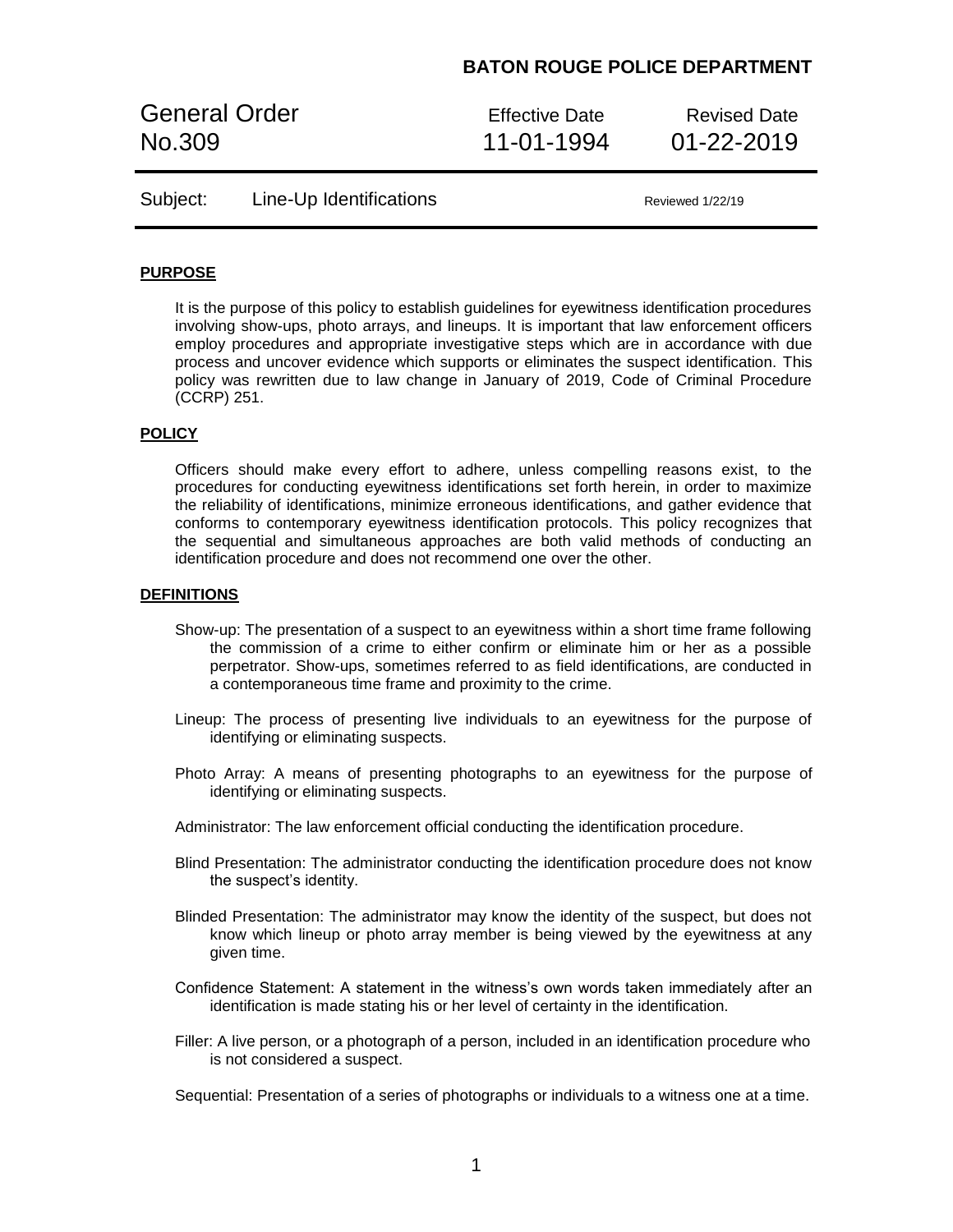General Order **Effective Date** Revised Date No.309 11-01-1994 01-22-2019

| Subject: | Line-Up Identifications |
|----------|-------------------------|
|----------|-------------------------|

Reviewed 1/22/19

Simultaneous: Presentation of a series of photographs or individuals to a witness all at once.

### **PROCEDURES**

### I. **Show-ups**

The use of show-ups should be avoided whenever possible in preference to the use of a lineup or photo array procedure. However, when circumstances require the prompt presentation of a suspect to a witness, the following guidelines should be followed whenever possible to minimize potential suggestiveness and increase reliability.

- A. Document the witness's description of the perpetrator prior to conducting the show-up.
- B. Conduct a show-up only when the suspect is detained within a reasonably contemporaneous time frame after the commission of the offense and within a close physical proximity to the location of the crime.
- C. Do not use a show-up procedure if probable cause to arrest the suspect has already been established.
- D. Transport the witness to the location of the suspect whenever possible, rather than bringing the suspect to the witness.
- E. If possible, avoid conducting a show-up when the suspect is in a patrol car, handcuffed, or physically restrained by officers, unless safety concerns make this impractical.
- F. Do not take a suspect to the witness's residence unless it is the scene of the crime.
- G. Caution the witness that the person he or she is about to see may or may not be the perpetrator. The witness should also be advised that the investigation will continue regardless of the outcome of the show-up.
- H. Do not conduct the show-up with more than one witness present at a time.
- I. Separate witnesses and do not allow communication between them before or after conducting a show-up.
- J. If one witness identifies the suspect, use a lineup or photo array for remaining witnesses.
- K. Do not present the same suspect to the same witness more than once.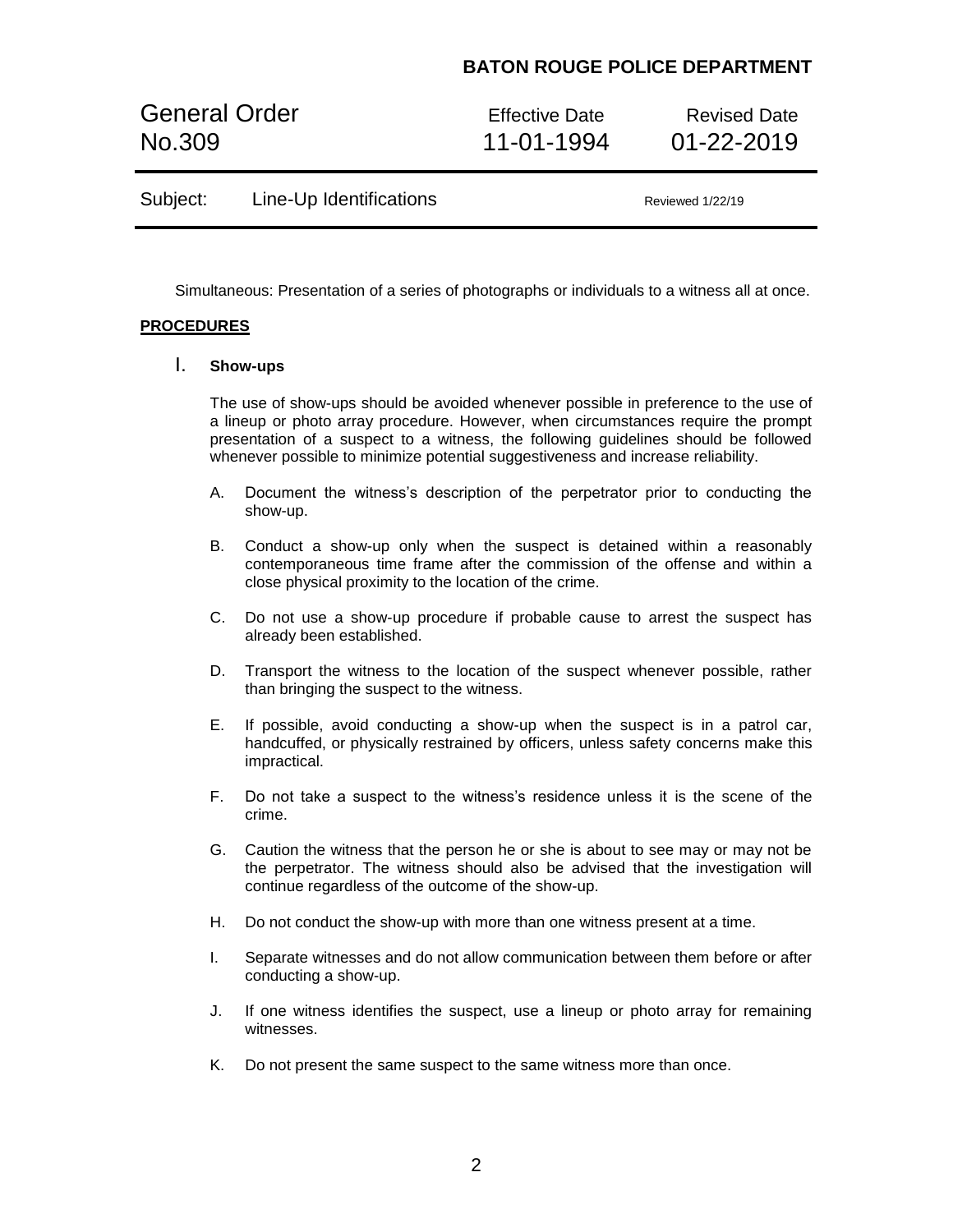General Order Effective Date Revised Date<br>
No.309 11-01-1994 01-22-2019

01-22-2019

| Subject: |    | Line-Up Identifications                                                                                                                                                                                                                                       | Reviewed 1/22/19 |
|----------|----|---------------------------------------------------------------------------------------------------------------------------------------------------------------------------------------------------------------------------------------------------------------|------------------|
|          | L. | Do not require show-up suspects to put on clothing worn by, speak words uttered<br>by, or perform other actions of the perpetrator.                                                                                                                           |                  |
|          | М. | Officers should scrupulously avoid words or conduct of any type that may suggest<br>to the witness that the individual is or may be the perpetrator.                                                                                                          |                  |
|          | N. | The officer will be alert to the level of confidence expressed by the witness. It is<br>permissible to ask the witness to provide a confidence statement.                                                                                                     |                  |
|          | O. | Remind the witness not to talk about the show-up to other witnesses until police or<br>prosecutors deem it permissible.                                                                                                                                       |                  |
|          | Р. | Videotape the identification process using an in-car camera or other recording<br>device where available.                                                                                                                                                     |                  |
|          | Q. | Document the time and location of the show-up, the officers present, the result of<br>the procedure, and any other relevant information.                                                                                                                      |                  |
| Ш.       |    | <b>Basic Procedures for Conducting a Lineup or Photo Array</b>                                                                                                                                                                                                |                  |
|          | А. | Whenever possible, a blind presentation shall be utilized. In cases where a blind<br>presentation is not feasible, a blinded presentation should be used.                                                                                                     |                  |
|          | В. | The lineup or photo array should consist of a minimum of six individuals or<br>photographs. Use a minimum of five fillers and only one suspect.                                                                                                               |                  |
|          | C. | Fillers should be reasonably similar in age, height, weight, and general<br>appearance and be of the same sex and race, in accordance with the witness's<br>description of the offender.                                                                      |                  |
|          | D. | Avoid the use of fillers who so closely resemble the suspect that a person familiar<br>with the suspect might find it difficult to distinguish the suspect from the fillers.                                                                                  |                  |
|          | Е. | Create a consistent appearance between the suspect and the fillers with respect<br>to any unique or unusual feature (e.g., scars, tattoos, facial hair) used to describe<br>the perpetrator by artificially adding or concealing that feature on the fillers. |                  |
|          | F. | If there is more than one suspect, include only one in each lineup or photo array.                                                                                                                                                                            |                  |
|          | G. | During a blind presentation, no one who is aware of the suspect's identity should<br>be present during the administration of the photo array. However, during a lineup,<br>the suspect's attorney should be present.                                          |                  |
|          | Η. | Place suspects in different positions in each lineup or photo array, both across<br>cases and with multiple witnesses in the same case.                                                                                                                       |                  |
|          |    |                                                                                                                                                                                                                                                               |                  |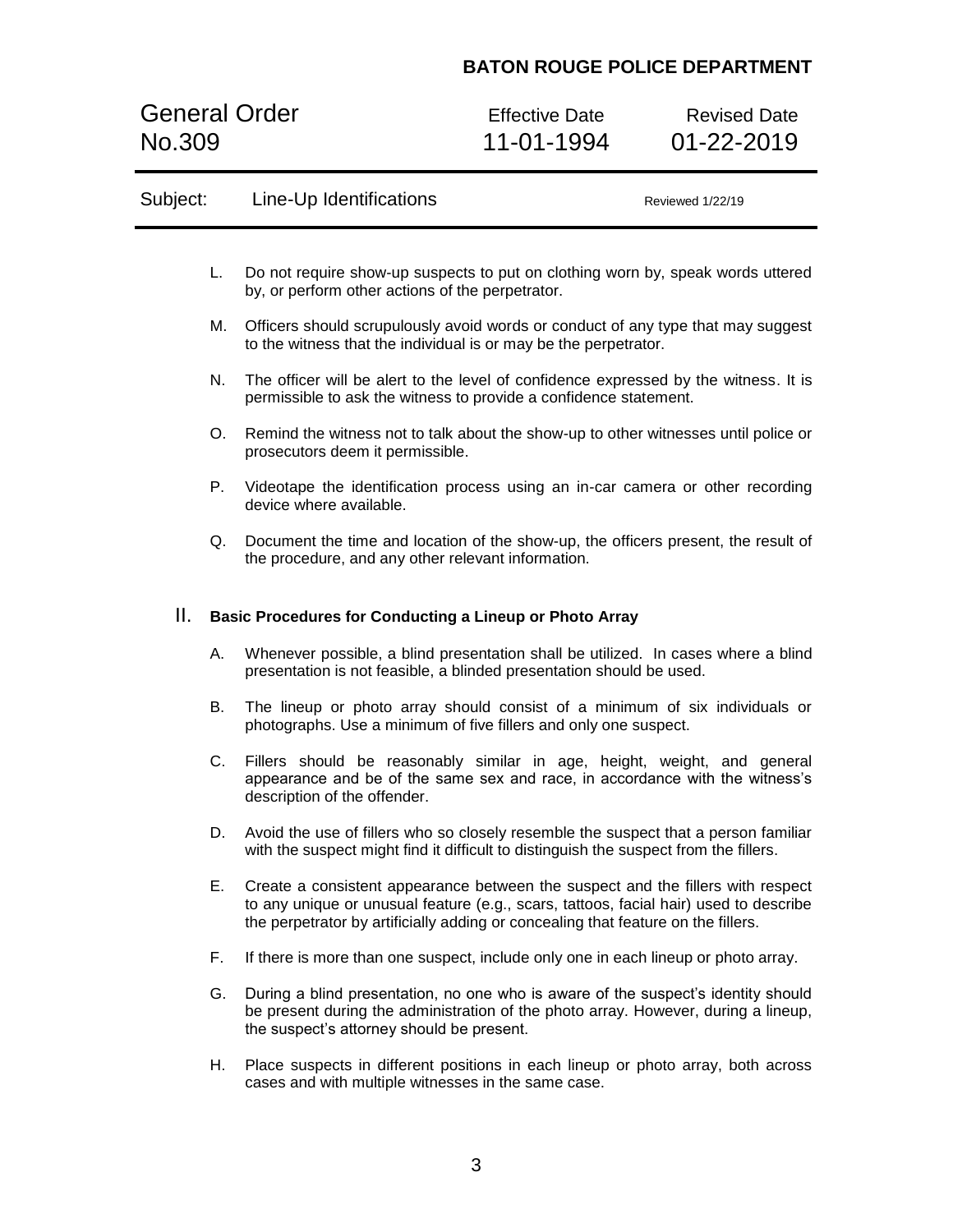General Order Effective Date Revised Date<br>
No.309 11-01-1994 01-22-2019

11-01-1994

| Subject: | Line-Up Identifications<br>Reviewed 1/22/19                                                                                                                                                                                      |                                                                                                                                                                             |  |
|----------|----------------------------------------------------------------------------------------------------------------------------------------------------------------------------------------------------------------------------------|-----------------------------------------------------------------------------------------------------------------------------------------------------------------------------|--|
|          |                                                                                                                                                                                                                                  |                                                                                                                                                                             |  |
| L.       | Witnesses should not be permitted to see or be shown any photos of the suspect<br>prior to the lineup or photo array.                                                                                                            |                                                                                                                                                                             |  |
| Κ.       | aloud before the identification procedure.                                                                                                                                                                                       | The witness should be given a copy of the following or similar instructions prior to<br>viewing the lineup or photo array and the administrator shall read the instructions |  |
|          | You will be asked to look at a series of individuals.                                                                                                                                                                            |                                                                                                                                                                             |  |
|          | The perpetrator may or may not be present in the identification procedure.                                                                                                                                                       |                                                                                                                                                                             |  |
|          | identify guilty parties.                                                                                                                                                                                                         | It is just as important to clear innocent persons from suspicion as it is to                                                                                                |  |
|          |                                                                                                                                                                                                                                  | I don't know whether the person being investigated is included in this series.                                                                                              |  |
|          | subject to change.                                                                                                                                                                                                               | Individuals present in the series may not appear exactly as they did on the<br>date of the incident because features such as head hair and facial hair are                  |  |
|          |                                                                                                                                                                                                                                  | You should not feel that you have to make an identification. If you do identify<br>someone, I will ask you to describe in your own words how certain you are.               |  |
|          | The individuals are not configured in any particular order.                                                                                                                                                                      |                                                                                                                                                                             |  |
|          | in the series.                                                                                                                                                                                                                   | (If presenting the lineup or photo array sequentially): If you make an<br>identification, I will continue to show you the remaining individuals or photos                   |  |
|          | investigate the incident.                                                                                                                                                                                                        | Regardless of whether you make an identification, we will continue to                                                                                                       |  |
|          | identification procedures or results.                                                                                                                                                                                            | Since this is an ongoing investigation, you should not discuss the                                                                                                          |  |
| L.       | The lineup or photo array should be shown to only one witness at a time; officers<br>should separate witnesses so they will not be aware of the responses of other<br>witnesses.                                                 |                                                                                                                                                                             |  |
| М.       | Multiple identification procedures should not be conducted in which the same<br>witness views the same suspect more than once unless a more recent photo is<br>subsequently obtained in good faith.                              |                                                                                                                                                                             |  |
| N.       | Officers should scrupulously avoid the use of statements, cues, casual comments,<br>or providing unnecessary or irrelevant information that in any manner may<br>influence the witnesses' decision-making process or perception. |                                                                                                                                                                             |  |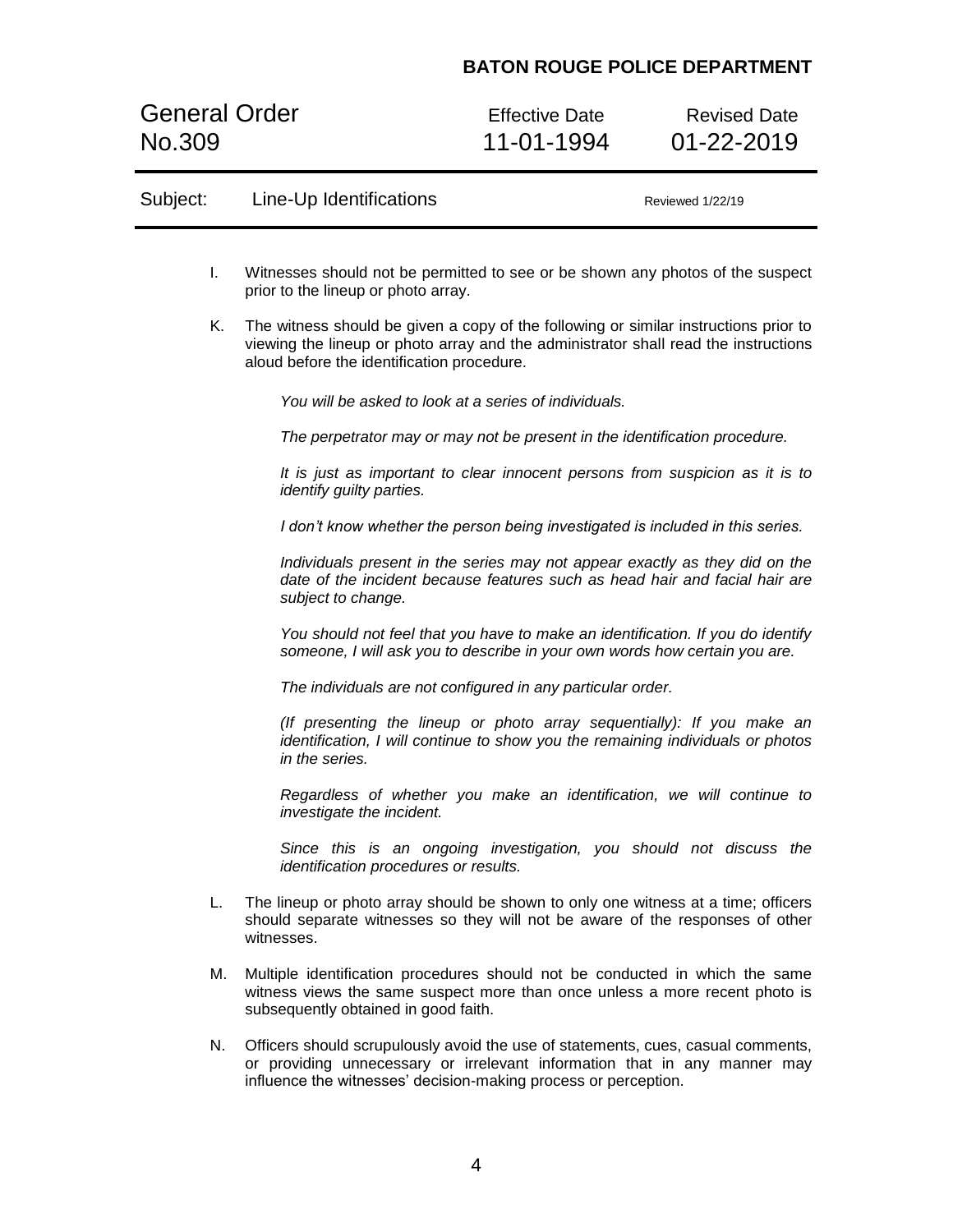General Order **Effective Date** Revised Date No.309 11-01-1994 01-22-2019

| Subject: | Line-Up Identifications | Reviewed 1/22/19 |  |
|----------|-------------------------|------------------|--|
|          |                         |                  |  |

- O. Following an identification, the administrator shall ask the witness to provide a confidence statement and document the witness's response.
- P. The administrator shall ask the witness to complete and sign a lineup or photo array form.
- Q. Lineup and photo array procedures should be video and audio recorded, unless doing so is not feasible. If a procedure is not recorded, a written record shall be created and the reason for not recording shall be documented. In the case of lineups that are not recorded, officers shall take and preserve a still photograph of each individual in the lineup.

### **III. Photographic Arrays**

- A. Creating a Photo Array
	- 1. Use contemporary photos if possible.
	- 2. Do not mix color and black and white photos.
	- 3. Use photos of the same size and basic composition.
	- 4. Never mix mug shots with other photos.
	- 5. Do not include more than one photo of the same suspect.
	- 6. Cover any portions of mug shots or other photos that provide identifying information on the subject—and similarly cover other photos used in the array.
- B. Conducting the Photo Array
	- 1. For both sequential and simultaneous procedures, the photo array should be preserved, together with full information about the identification process as part of the case file.
	- 2. The following are additional considerations that apply solely to sequential photo arrays:
		- a. If a blind administrator is not available, the administrator shall ensure that a blinded presentation is conducted using the following procedures.
			- 1. Place the suspect and at least five filler photos in separate folders. Include two additional folders each containing a blank sheet of paper, for a total of eight (or more depending on the number of fillers used).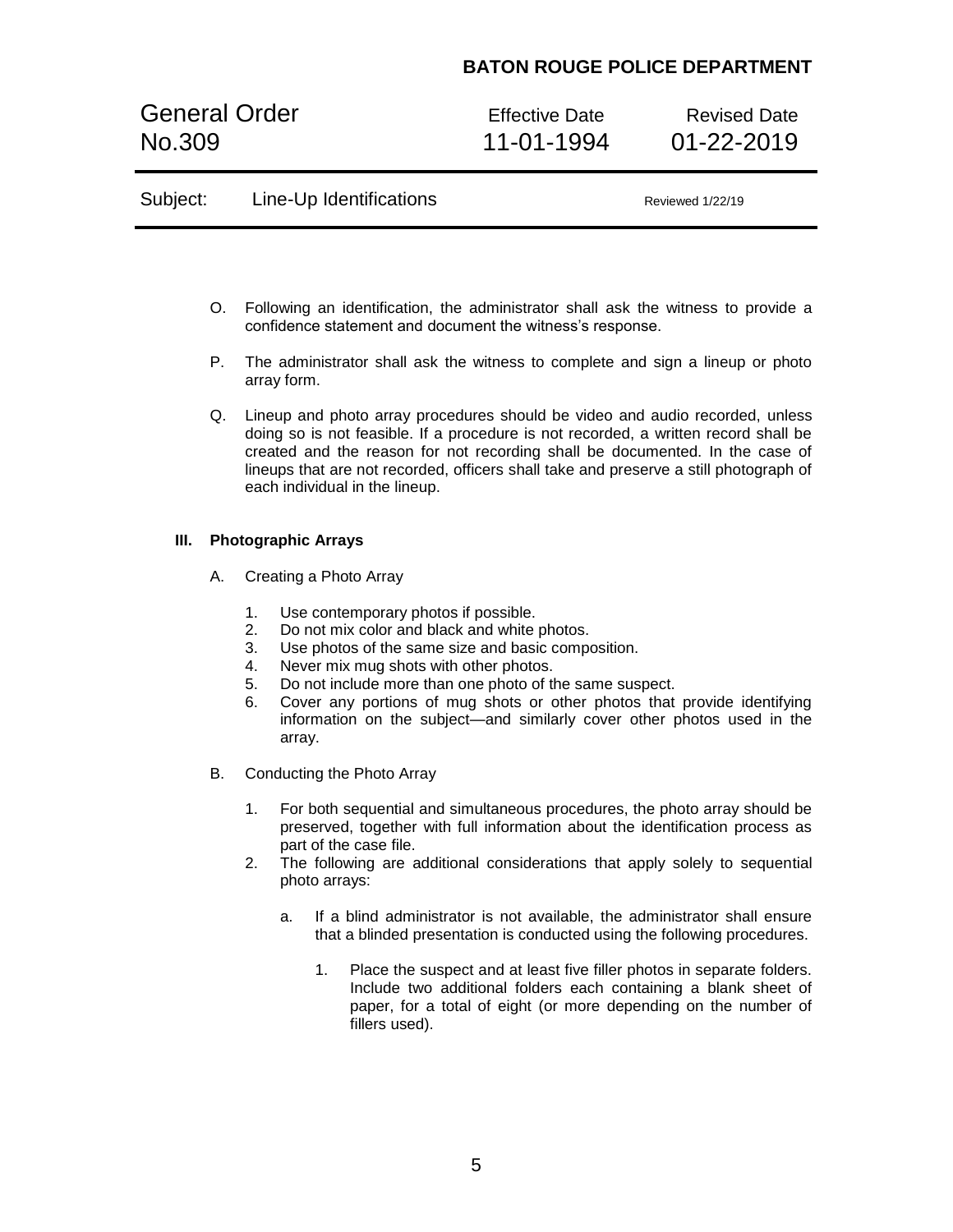General Order **Effective Date** Revised Date No.309 11-01-1994 01-22-2019

| Subject: |                |          |                                                                                                                                                                                                                                                                       | Line-Up Identifications                                                                 | Reviewed 1/22/19                                                                                                                                                                                                                                                                                                                                                                                                                                                                                                                                                                                                                                                                                                     |
|----------|----------------|----------|-----------------------------------------------------------------------------------------------------------------------------------------------------------------------------------------------------------------------------------------------------------------------|-----------------------------------------------------------------------------------------|----------------------------------------------------------------------------------------------------------------------------------------------------------------------------------------------------------------------------------------------------------------------------------------------------------------------------------------------------------------------------------------------------------------------------------------------------------------------------------------------------------------------------------------------------------------------------------------------------------------------------------------------------------------------------------------------------------------------|
|          |                |          | 2.<br>3.                                                                                                                                                                                                                                                              | photos is now ready to be shown to the witness.<br>witness.                             | The administrator will take one folder containing a known filler and<br>place it to the side. This will be the first photo in the series. The<br>administrator should separately set aside the two blank folders,<br>which will be added to the end of the sequence. The administrator<br>should then shuffle the remaining folders (containing one suspect<br>and the remainder of fillers) such that he or she cannot see how<br>the lineup members are ordered. These shuffled folders will follow<br>the first filler photo and precede the two blank folders. The stack of<br>The administrator should position himself or herself so that he or<br>she cannot see inside the folders as they are viewed by the |
|          |                |          | b.<br>c.                                                                                                                                                                                                                                                              | if the witness recognizes the person in the photo.<br>permitted, it must be documented. | The witness should be asked if he or she recognizes the person in the<br>photo before moving onto the next photo. If an identification is made<br>before all of the photos are shown, the administrator should tell the<br>witness that he or she must show the witness all of the photos and<br>finish showing the sequence to the witness, still asking after each photo<br>If possible, the array should be shown to the witness only once. If, upon<br>viewing the entire array the witness asks to see a particular photo or the<br>entire array again, the witness should be instructed that he or she may<br>view the entire array only one additional time. If a second viewing is                           |
| IV.      | <b>Lineups</b> |          |                                                                                                                                                                                                                                                                       |                                                                                         |                                                                                                                                                                                                                                                                                                                                                                                                                                                                                                                                                                                                                                                                                                                      |
|          | А.             |          | Conducting the Lineup                                                                                                                                                                                                                                                 |                                                                                         |                                                                                                                                                                                                                                                                                                                                                                                                                                                                                                                                                                                                                                                                                                                      |
|          |                | 1.<br>2. | If a blind administrator is unavailable, the administrator shall take all<br>reasonable precautions to avoid giving any unintentional cues to the witness.<br>Ensure that all persons in the lineup are numbered consecutively and are<br>referred to only by number. |                                                                                         |                                                                                                                                                                                                                                                                                                                                                                                                                                                                                                                                                                                                                                                                                                                      |
|          |                |          |                                                                                                                                                                                                                                                                       |                                                                                         |                                                                                                                                                                                                                                                                                                                                                                                                                                                                                                                                                                                                                                                                                                                      |

- B. The primary investigating officer is responsible for the following:
	- 1. Scheduling the lineup on a date and at a time that is convenient for all concerned parties, to include the prosecuting attorney, defense counsel, and any witnesses.
	- 2. Ensuring compliance with any legal requirements for transfer of the subject to the lineup location if he or she is incarcerated at a detention center.
	- 3. Making arrangements to have persons act as fillers.
	- 4. Ensuring that the suspect's right to counsel is scrupulously honored and that he or she is provided with counsel if requested.